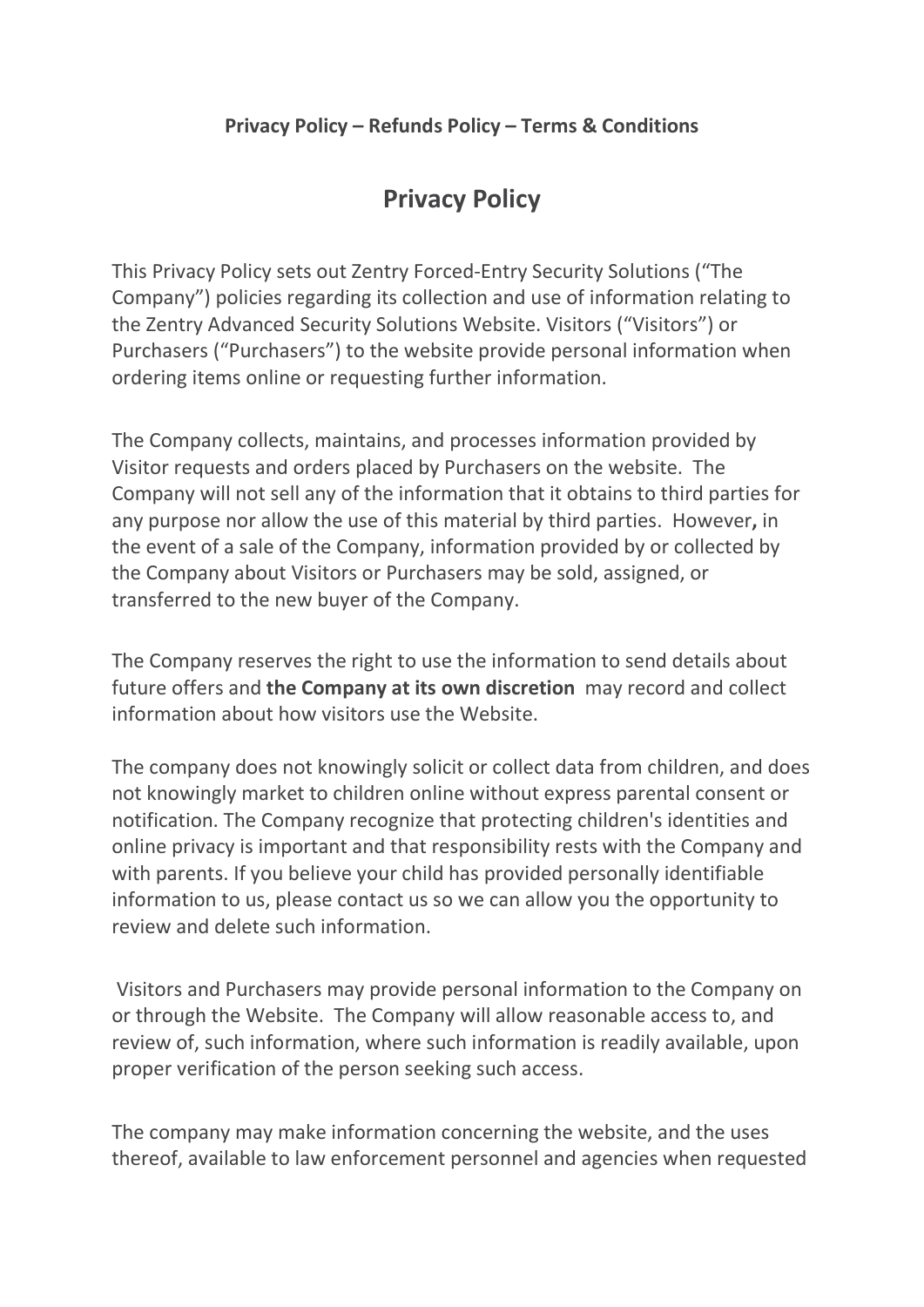to do so or as required by law. The company may also disclose such information upon a good faith belief that it is required to do so, in order to protect its property or in furtherance to an investigation regarding a breach of the Terms of Use.

By using or providing information to the Website, visitors and Purchasers understand and consent to the collection, processing and use of such information in Ireland, UK, United States, Canada and other countries and territories for the purposes set forth in this Policy.

The company takes seriously the security of information related to the use of the Website and endeavours to protect visitor and Purchasers information in the following ways;

- Protects your data against unauthorised use.
- Follows strict security procedures in the storage and disclosure of information, which Visitors have given to us, to prevent unauthorised access

The Company may update this Policy at any time by posting the amended Policy on the Website. The revised or amended Policy shall automatically be effective.

Visitors and Purchasers wishing to communicate with the Company with questions, comments or complaints about this Policy, or the Website, should forward such communication to; info@Zentry3.com

The Company is committed to protecting your privacy and uses information it collect s on the site to make shopping at Zentry Forced-Entry Security Solutions possible and to enhance your overall shopping experience. The company welcomes your questions and comments by email about any topic, including Data Protection and your privacy.

Refunds Policy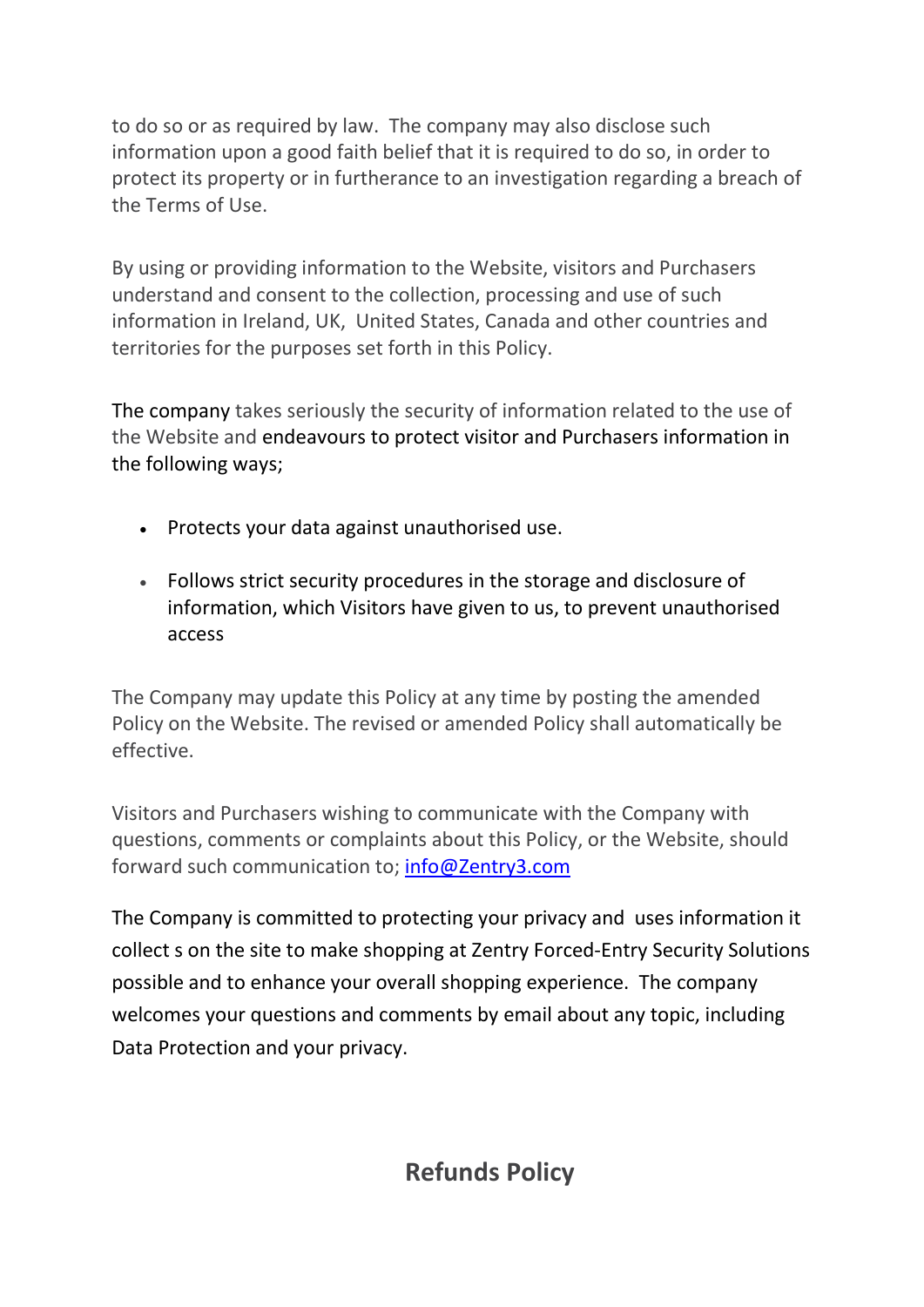The Company is here to help and is committed to providing the best possible service to our customers. However, recognises that sometimes things can go wrong. If you are not entirely satisfied with the service you have received, email us on info@zentry3.com.

Should the Purchaser wish to cancel an order or return any goods, the Purchaser should email all intentions and pay the postal return cost. The purchase price paid will be refunded less the cost of the original postage.

Zentry Forced-Entry Security Solutions will replace any item returned due to defective workmanship or materials within 14 days of purchase and will refund the full amount including the cost of post to return the item.

Should the purchaser wish to return any item within 21 days of delivery and for whatever reason, upon receipt of the goods the Company will refund the full amount paid, less the cost of the original postage.

## Terms & Conditions

- 1. Zentry Forced-Entry Security Solutions is a registered company in Ireland with company registration number 60176
- 2. Zentry Forced-Entry Security Solutions manufactures and sells a range of home security devices.
- 3. Unless expressly agreed in writing by Zentry Forced-Entry Security Solutions ("The Company), these conditions shall apply between the Company and any purchaser and no conditions inconsistent therewith shall unless expressly agreed in writing by the Company, be deemed to override or vary these conditions.
- 4. The prices quoted on the website are current rates inclusive of all costs to the purchaser.
- 5. Orders accepted by the Company can be cancelled by the purchaser providing notification is given prior to despatch. See Refund Policy.
- 6. Unless otherwise agreed, payment is to be made by the purchaser to the company by means of payment on-line.
- 7. All products advertised are subject to availability and generally available ex stock.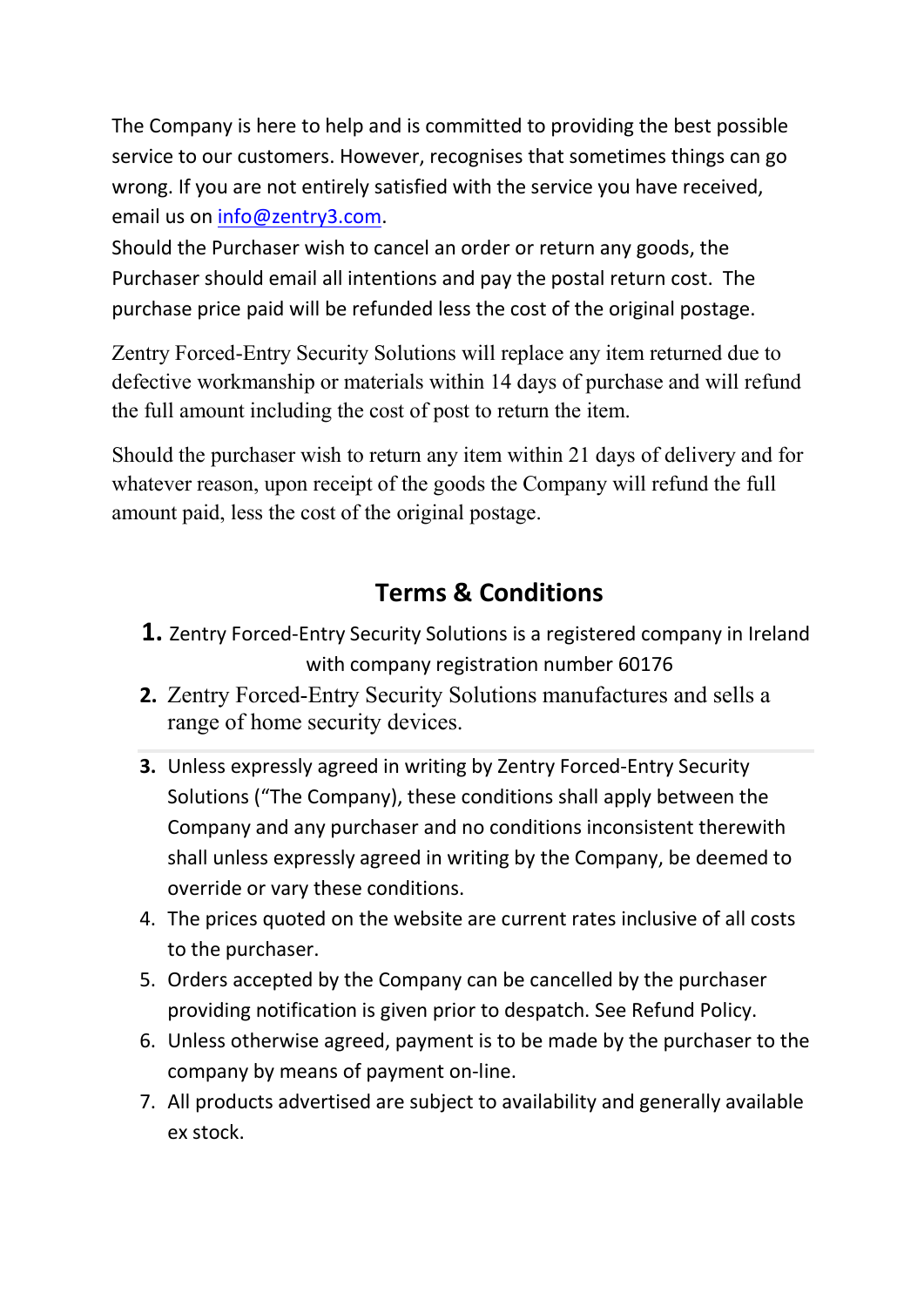- 8. While the Company will do its utmost to maintain stocks of all products advertised on its website, the Company will not be liable in any way for dates of delivery stipulated by the purchaser.
- 9. The sales order contract is entered into on the express condition that the Company is exempt from all liability arising from any hindrances whatsoever beyond the Company's control which prevents or delays the due execution thereof.
- 10. Deliveries may be suspended at the option of the Company pending any contingency beyond its control such as fire, accident, strikes, lock-outs, breakdown, government priority orders, transport difficulties or delays, or force majeure causing short supply of goods.
- 11. The Company accepts no liabilities whatsoever for goods damaged during transit unless written notice is given to the Company within five days of receipt of goods.
- 12. The risk in the goods will pass to the purchaser on delivery of the goods.
- 13. The Company's liability for any claim , whether in contract, tort or otherwise, or for any loss or damage arising out of this contract shall in no case exceed the price paid by the purchaser to the Company for the goods which give rise to the claim. In no event shall the Company be liable for any loss of profits or any special or consequential damage suffered by the purchaser.
- 14. The Contract between the Company and the Purchaser shall be governed by and shall be interpreted in accordance with the Laws of Ireland.
- 15. The Company sets out in its catalogues details that meet certain specifications to use. The Company accepts no liability for the use of any goods outside these specifications.
- 16. The contractual rights which the purchaser enjoys by virtue of Sections 12, 13, 14 and 15 of the Sale of Goods Act 1893 as amended are in no way prejudiced by any statement contained in these Conditions of Sale provided that the purchaser deals with the Company as a consumer under the contract.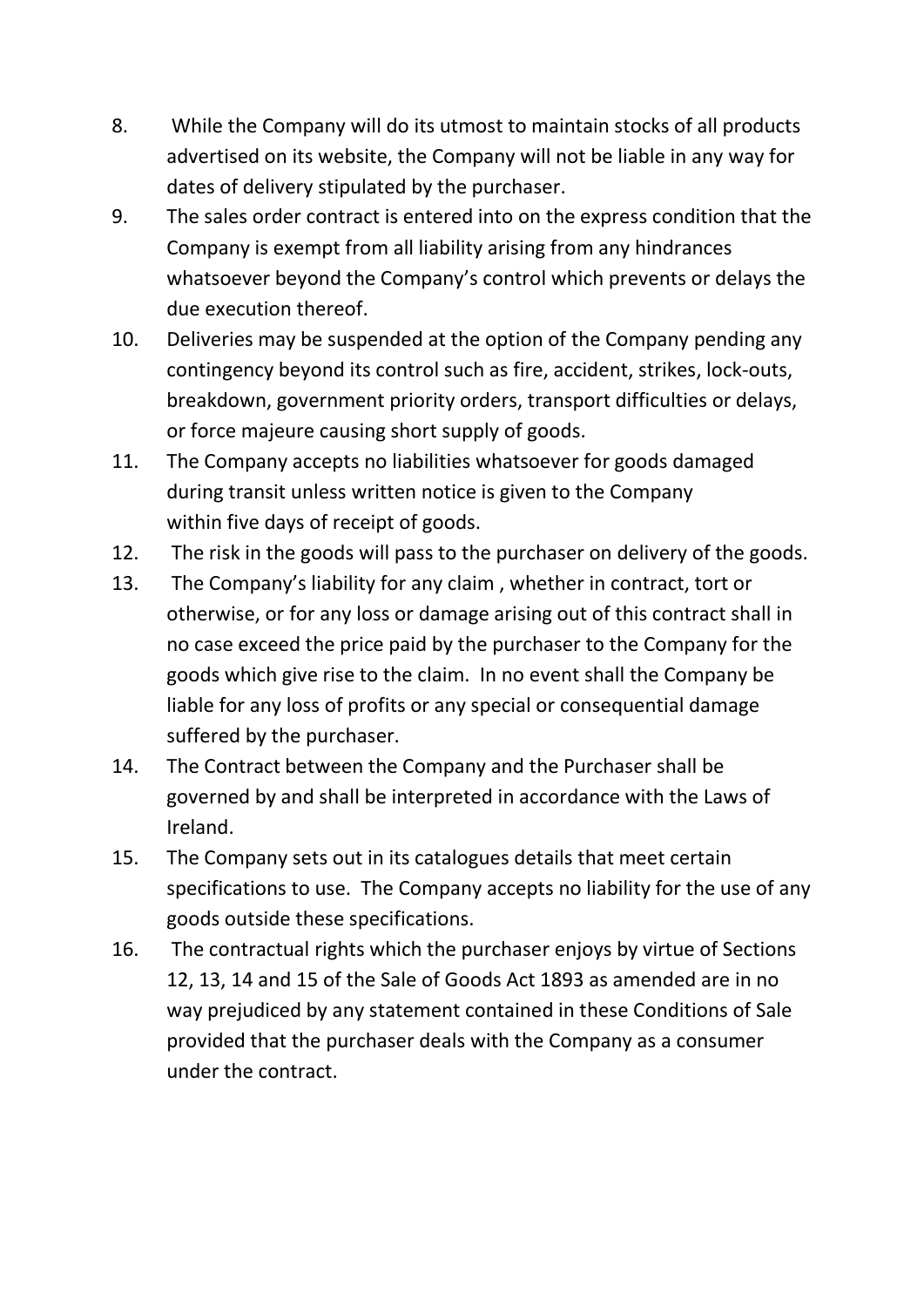## Terms & Conditions Relating To Website zentry3.com

The Zentry Forced-Entry Security Solutions website zentry3.com comprises of various pages and these are offered to the Visitor or the Purchaser on condition of acceptance without modification of the terms, conditions and notices contained herein (the "Terms"). The Visitor or Purchaser's use of zentry3.com constitutes their agreement to all terms

These Terms and Conditions are applicable every time the Visitor or Purchaser accesses the website and/or orders on the website.

This website is owned and operated by Zentry Forced-Entry Security Solutions .All rights in this website are owned by the Company. Any unauthorised use, copying or modification is prohibited.

All orders placed through our website will be subject to our acceptance of the order.

When an order is placed on the Company's website, the Purchaser will receive an email from the Company acknowledging the order and will insert an estimated timescales for delivery. The order will be accepted by the Company (and a contract will then be formed between the Company and the Purchaser) when the goods are despatched. Title to the goods will pass to the Purchaser on delivery of such goods.

Please make sure that Company's Privacy Policy which explains how we safeguard any data which you provide to us in order for us to fulfil your online order is understood.

The Company is the operator of this website, and the owners of the compilation of information in this website.

The Company's rights are protected by Irish, European, and International intellectual property laws, including those for the protection of copyrights,